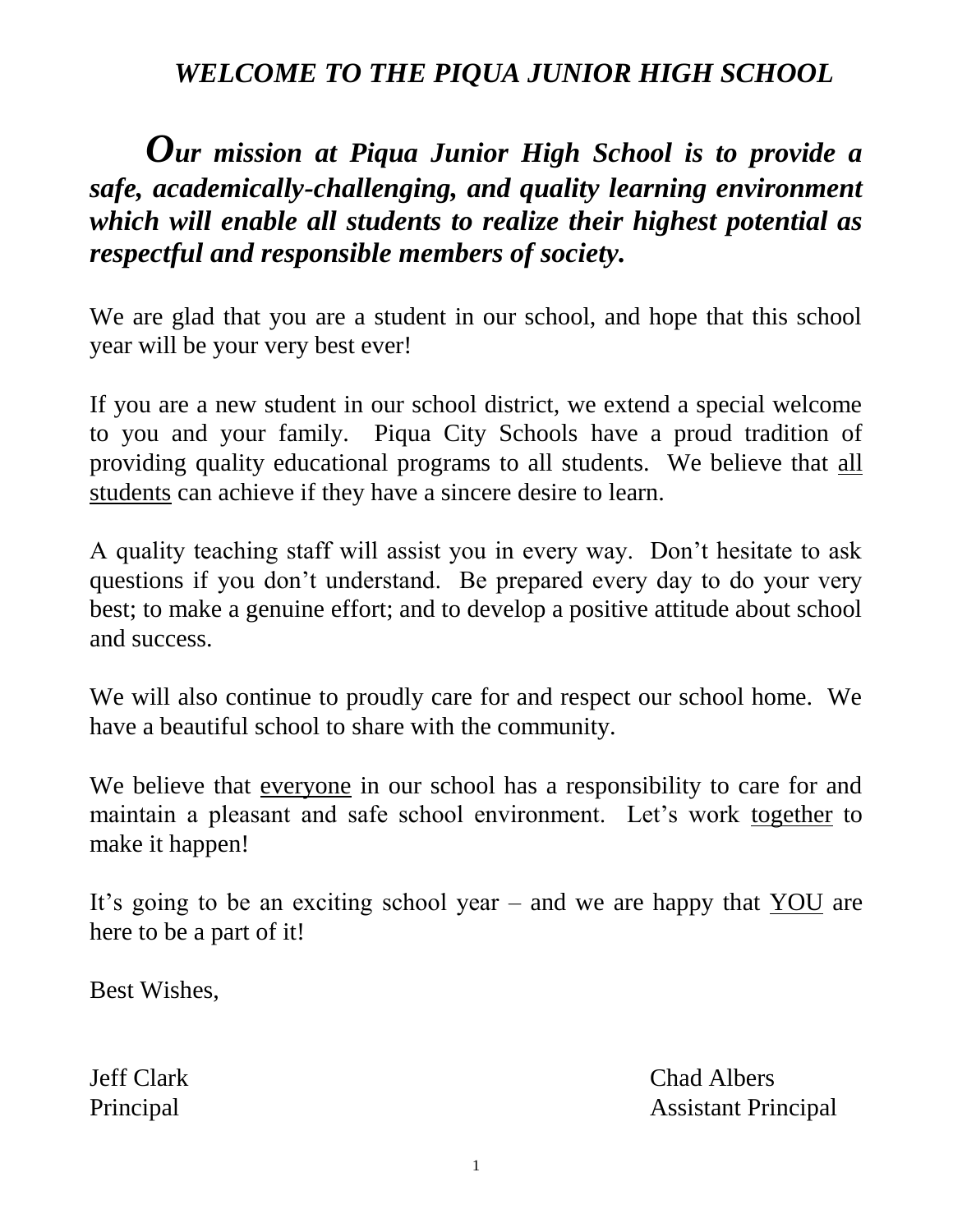# **PIQUA JUNIOR HIGH SCHOOL**

This handbook is intended to provide basic information to you, not only at the beginning of the school year, but from time to time throughout the year. Please read it carefully now, share it with your parents, and be prepared to refer to it from time to time.

## What is a Junior High?

A junior high is a place of your own, a place for young people who are ready for different teachers. Ready for different subjects, and an opportunity to make choices in what subjects to take. Ready for school activities and a chance to study independently and ready to grow socially, but also a place for someone who still needs just the right amount of firm guidance, help, and understanding that you will need in this most difficult growing period of your life.

At Piqua Junior High School you will have the opportunity for many learning experiences that will help you make decisions about high school, education after high school, and career opportunities. You will be given opportunities to get to know more about yourself and more about others. You will have the chance to improve your skills in language and mathematics. You will be able to broaden your horizons through special subject areas such as band, and the arts.

You will be encouraged by your teachers, counselors, and principals to be a responsible student by using good study skills and doing homework regularly. Don't get behind -- it's difficult to catch up. If you do need assistance, don't be afraid to ask your teachers for help. WE WANT YOU TO BE SUCCESSFUL AT PJHS!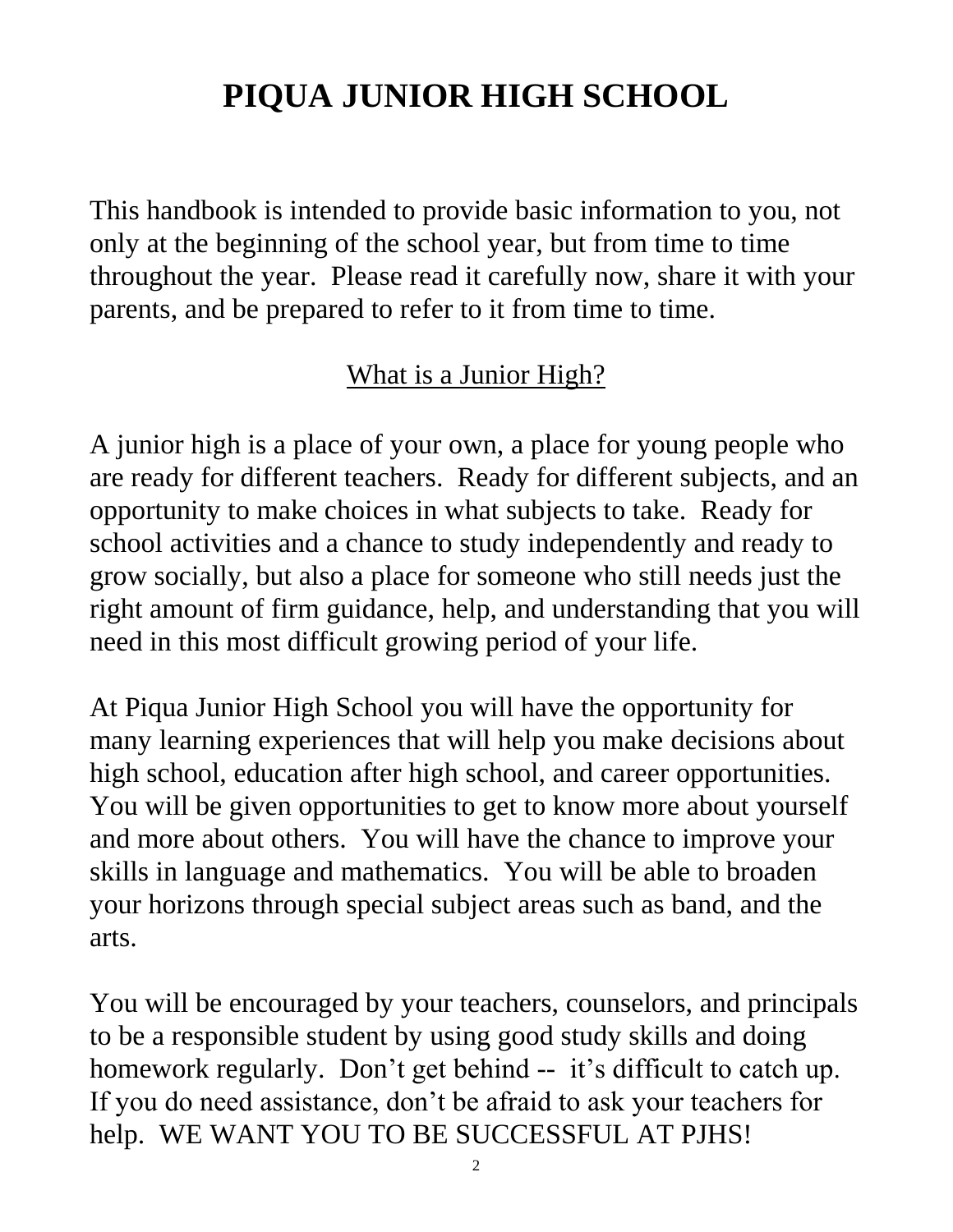## **PIQUA JUNIOR HIGH SCHOOL STUDENT HANDBOOK 2021-2022**

## **Table of Contents**

| Arrival at school              | 4              | Lockers                       | 8              |
|--------------------------------|----------------|-------------------------------|----------------|
| Attendance                     | 4              | Lost & Found                  | 8              |
| <b>Assemblies</b>              | 5              | Lunchroom                     | 8              |
| <b>Athletics</b>               | 5              | Make-up work                  | 5              |
| <b>Bell Schedule</b>           | 14             | Medication                    | 8              |
| <b>Books/Book Covers</b>       | 5              | Non-Discrimination            |                |
| <b>Bus Policy</b>              | 10             | <b>Statement</b>              | 9              |
| Cell Phones/ECD                | 5              | Pay to Participate            | 9              |
| Computers                      | 6              | <b>Physical Education</b>     | 9              |
| <b>Computer Usage-Covid</b>    | 14             | <b>Phone Numbers</b>          | 15             |
| <b>Custody Issues</b>          | 6              | Public Display of Affection   | 9              |
| Demerit System                 | 14             | <b>Reporting Absences</b>     | $\overline{4}$ |
| Detention                      | 10             | Responsibilities - staff      | 10             |
| Disciplinary Action 11,12,13   |                | <b>Shuttle Bus</b>            | 14             |
| <b>Dress Code</b>              | 6              | <b>Student Bill of Rights</b> | 15             |
| Drug Free School               | 9              | Student Bill of               |                |
| <b>Early Dismissal</b>         | 4              | Responsibilities              | 15             |
| Elevator                       | 6              | <b>Student Conduct Code</b>   | 10,12          |
| <b>Emergency Drills</b>        | 6              | <b>Student Organizations</b>  | 9              |
| <b>Emergency School</b>        |                | Surveillance Equipment        | 9              |
| Closings                       | 6              | <b>Tardy To School</b>        | 5              |
| <b>Family Trips</b>            | $\overline{4}$ | <b>Technology</b>             | 9              |
| Extra-curricular               |                | Telephone                     | 9              |
| Events Attendance              | 5              | <b>Tobacco</b>                | 9              |
| <b>Fees</b>                    | $\overline{7}$ | Transportation                | 10             |
| <b>Food Prices</b>             | 7              | Truancy                       | $\overline{4}$ |
| <b>Gang Related Activities</b> | 7              | <b>Tuesday School</b>         | 11             |
| Grades                         | 7              | <b>Visitors</b>               | 10             |
| Gifts/Flowers                  | 7              | <b>Withdrawal Procedures</b>  | 10             |
| Guidance                       | 7              |                               |                |
| Hazing                         | 7              |                               |                |
| I.D. Cards                     | 7              |                               |                |
| Illness/Injury                 | 8              |                               |                |
| Immunizations                  | 8              |                               |                |
| Library                        | 8              |                               |                |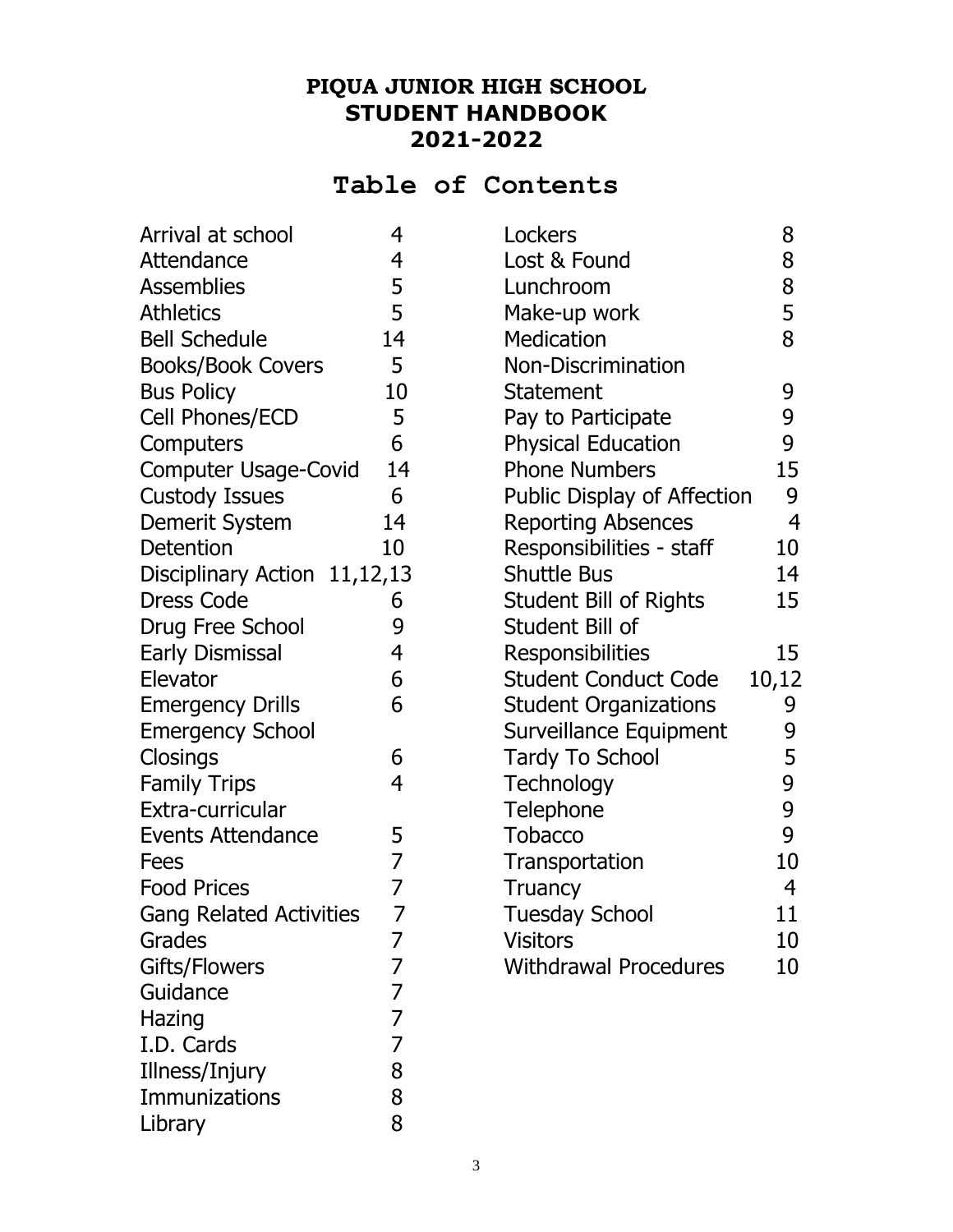#### **ATTENDANCE**

Regular attendance is a significant student responsibility at all grade levels. Many studies correlate regular attendance with success in school. Regular attendance means that they academic learning process is not interrupted, less time is spent on make-up assignments, and students benefit from participation and interaction with others in class. Many important lessons are learned through active participation in classroom and other school activities that cannot be replaced by individual study.

**One of the school wide goals at PJHS this school year is for no student to miss more than one day during any nine weeks grading period.** 

#### **TRUANCY**

Truancy is defined as absence from school without prior permission from parent or legal guardian.

#### **EARLY DISMISSAL**

Medical and other appointments sometimes require a student to leave school early. In such a case, the student is to present a note signed by a parent or legal guardian and give to the attendance office before first period. The note should state the time, date, and name of the adult who will pick up the student. If the student is being picked up by someone not listed on the Parent Authorization Form, the school will contact the parent or legal guardian before releasing the student.

## **FAMILY TRIPS**

It is recognized that planned family trips often provide enrichment to regular classroom instruction. It is further recognized that employers cannot always grant vacation periods which fall within the school vacation and holiday period and for families to be together, some trips must necessarily be scheduled during the academic year. Written application for approval must be made by a parent or guardian at least two weeks in advance. If the student is not a member of the immediate family, his/her parent or guardian must complete the application. Each student is limited to one approved trip of five school days or less per school year without loss of academic standing, provided proper assigned make-up work is completed, including tests and final examinations. More than one trip with a cumulative of five days or less may be approved by the building principal, or his/her designee. Trips of more than five school days shall not be approved except in extraordinary circumstances as determined by the building principal or his/her designee.

## **ARRIVAL AT SCHOOL**

Students who ride busses use the south commons doors to enter the building each morning. Students who are dropped off by car enter the north commons doors. Students may not be dropped off at the school until 7:00 am.

Students are to remain in either the main gym or the commons area until they are released by a staff member. Seating in the commons may be limited to those who are eating breakfast. Students may use the restrooms located in the commons area before school.

## **REPORTING ABSENCES**

**Student absences must be reported by a phone call from parents by 9:00am the morning of the absence.**  Calls should be made to the school at 778-2997. After 9:00am each day the school will contact parents of absent students by phone to verify the absence. If not verified by phone, a post card will be mailed home to verify the student absence.

Absences where the parent fails to call the school and the school is unable to verify the absence will be considered unexcused.

#### **Truancy**

Unexcused absence from school (truancy) is not acceptable. Students who are truant will receive no credit for school work that is missed. A student will be considered habitually truant if the student is absent without a legitimate excuse for thirty (30) or more consecutive hours, for forty-two (42) or more hours in 1 month, or for seventy-two (72) or more hours in 1 school year.

If a student is habitually absent a complaint will be filed with the Judge of the Juvenile Court in compliance with State law (ORC. 321.91) and Board Policy 5200. Habitual truancy can also result in:

- 1. Extended time
- 2. In-school studies
- 3. Referral to juvenile court
- 4. Placement in alternative schooling

## **Excused Absence Guidelines (Ohio Revised Code):**

Personal Illness, Serious Illness or Death in the Immediate Family, Family Emergency, Religious Holidays, Court Ordered Appearance, College Visits and School Related Functions.

> -Any student who accumulates five (5) authorized absences per grading period may be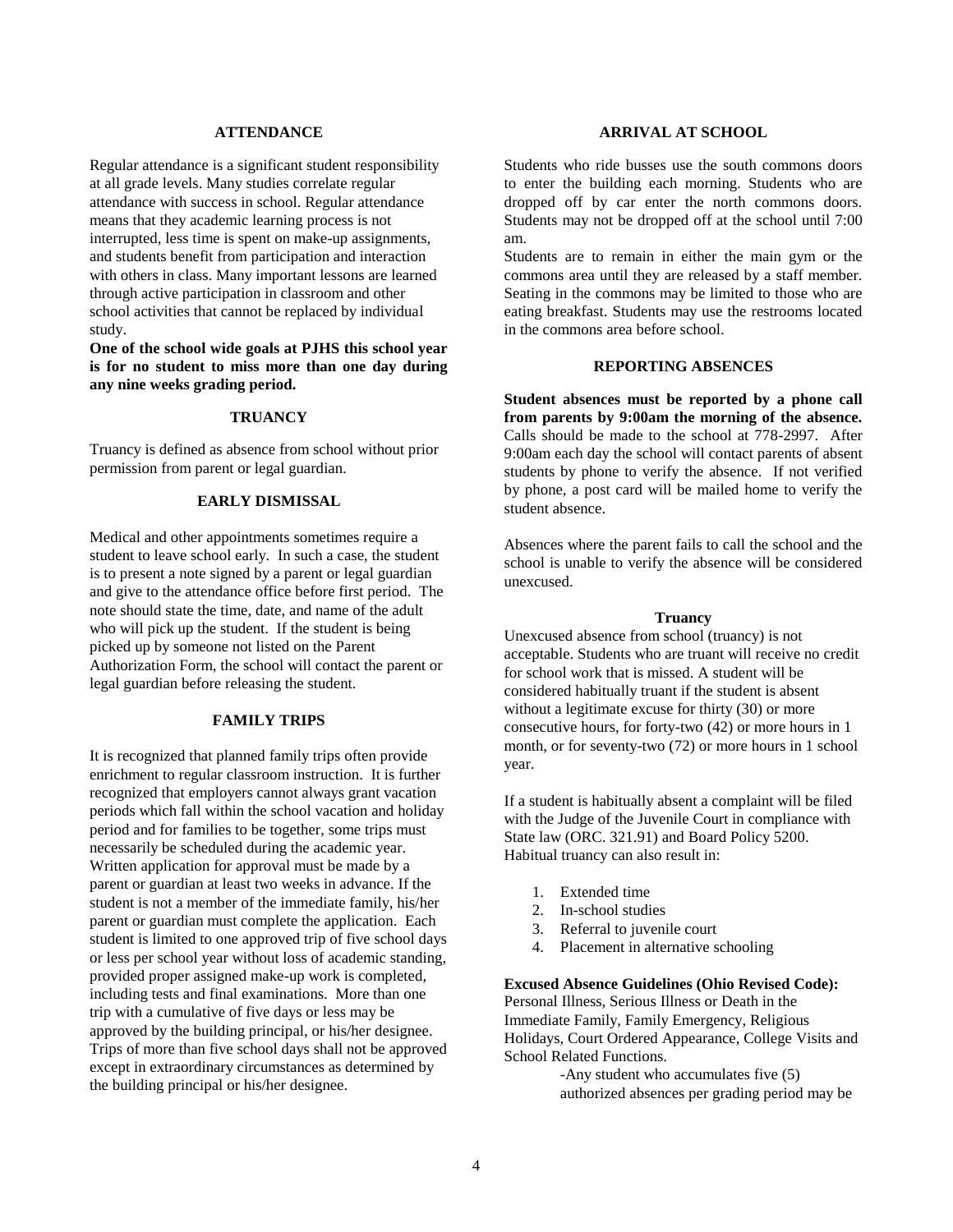asked to provide medical documentation for any future absences to be considered authorized.

- Medical documentation is considered by the school to be a note from a Doctor which includes a signature and the days of authorized absence.

-After a student accumulates five (5) authorized absences in a grading period, each absence thereafter may be considered by the school to be unauthorized.

- Students will not be permitted by teachers to receive credit for school work missed during unauthorized absences or tardies.

#### **TARDY TO SCHOOL**

Students are expected to be in school and in class before the "tardy bell" sounds. Student who are tardy to school at any time during the day will report to the attendance office.

The following list of reasons will be considered as an unexcused tardy to school:

- 1. Oversleeping
- 2. Car problems
- 3. Forgot books
- 4. Missed bus
- 5. Forgot lunch money
- 6. Loose pet
- 7. Waiting for friend
- 8. Running an errand
- 9. Alarm didn't go off
- 10. Mom forgot to call
- 11. Got stopped by a train
- 12: Eating breakfast

Students will be held in the office area until the start of the next period following their arrival. This is to limit the number of distractions in the learning environment.

In order for a tardy to be excused because of a doctor/dentist appointment, a doctor's note will have to be presented when the students arrives at school.

#### **MAKE-UP WORK**

Students are responsible for work missed during an absence. Time allowed to make-up work missed due to absence will be equal to the length of the absence plus one-day. Work missed because of an out-of-school suspension may be made up for a grade, if the student takes the initiative to get the make up work.

#### **ATTENDANCE REQUIREMENTS FOR EXTRA-CURRICULAR EVENTS**

In order to participate in an extracurricular event, a student must be present at least four periods during that school day. Students attending funerals, court, or doctor's appointments are exempt from this rule.

### **ASSEMBLIES**

Student conduct at assemblies must be exemplary. Inappropriate conduct may result in the student receiving a discipline referral and/or possible exclusion from future assemblies. Students can be assigned to study hall for poor behavior at an assembly that could carry over to future assemblies.

## **ATHLETICS**

Students are encouraged to participate in a variety of extra-curricular activities. Fall sports include football, volleyball, 7<sup>th</sup> and 8<sup>th</sup> grade football cheerleading, and cross-country. Winter sports are basketball, 7<sup>th</sup> and 8<sup>th</sup> grade basketball cheerleading, and wrestling. Track, baseball, and softball are offered in the spring. Students who participate in athletics must maintain grade averages that are consistent with the policies of the Piqua City Schools. A student who receives two failing grades during a grading period will be ineligible during the next grading period by Piqua Board of Education standards. Ohio High School Athletic Association Standards states that a student must pass 75% of their classes each quarter to be eligible for the next quarter.

Possession of anabolic steroids is prohibited by state law (O.R.C. 3313.752) and policies of the Piqua Board of Education. Students who violate this policy are subject to legal action and discipline under the Student Discipline Code.

#### **CELL PHONES/ ELECTRONIC DEVICES**

Possession of a cellular telephone or other ECD (tablet, CD player, etc) by a student is a privilege, which may be forfeited by any student who fails to abide by the terms of this policy, or otherwise engages in misuse of this privilege.

The student who possesses a cellular telephone or ECD is responsible for its care. The Board is not responsible for preventing theft, loss, damage, or vandalism to cellular telephones or ECDs brought onto its property.

Electronic games, portable games, and lasers or laser pens are not permitted at school or on the bus.

Students who bring these items to school will have them confiscated on the first occasion and returned at the end of the day. The second violation of these rules will result in a Tuesday School. Additional violations of these rules will result in the item being confiscated and another Tuesday School being assigned.

#### **BOOKS AND BOOK COVERS**

All textbooks must be covered and remain covered during the school year. Book covers are available in the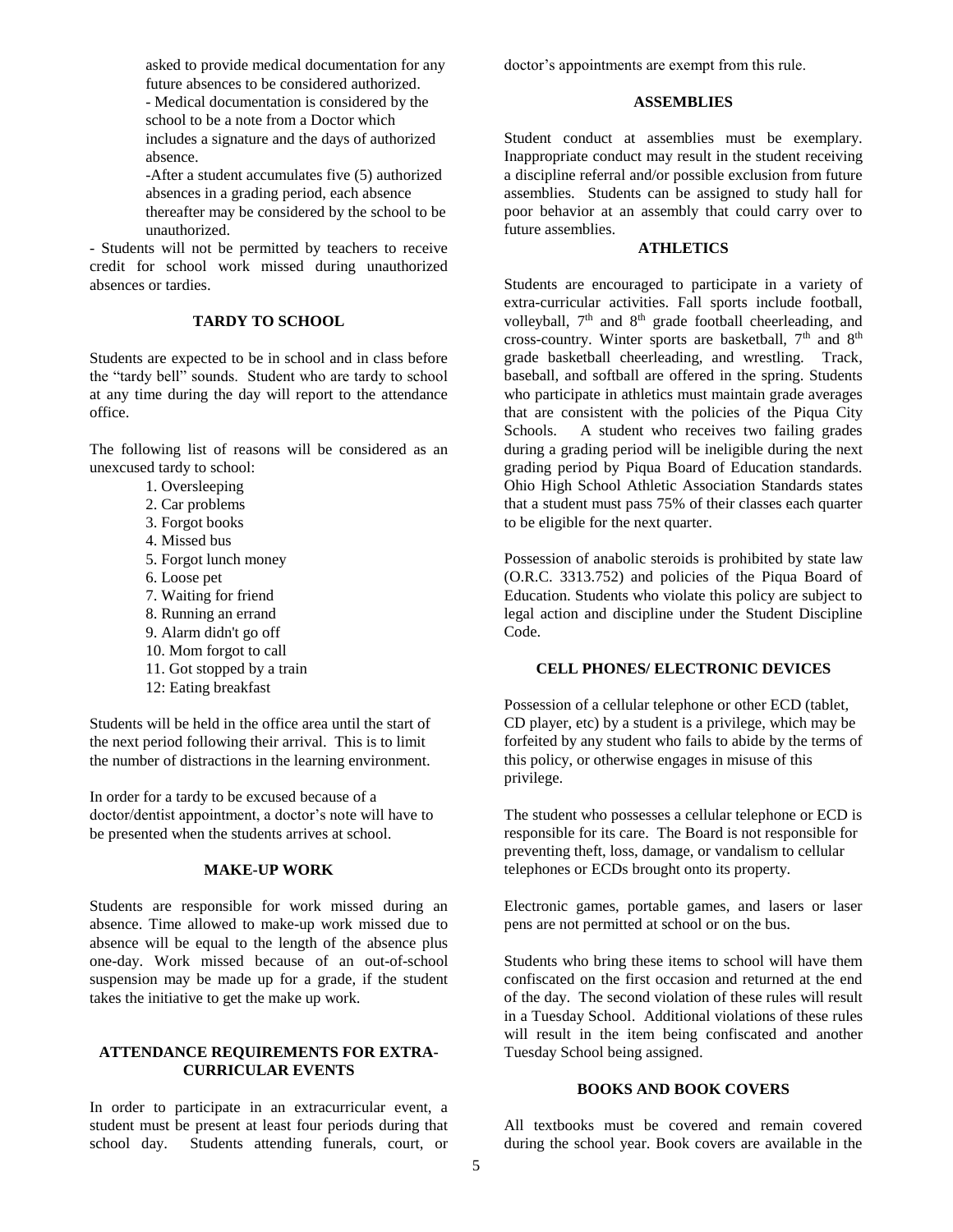office for a small fee. Please do not use newspaper to cover books. Any textbook that is not properly returned to the correct teacher will be considered a lost textbook. This includes books left in lockers, hallways, classrooms, and locker rooms.

## **COMPUTERS**

It is very important that each user of the computer technology at Piqua Junior High School recognizes his responsibility to do his/her own work. These are suspendable offenses. Repair or replacement costs will also be assessed if a computer is damaged.

- 1. The use of abusive language or otherwise inappropriate language in public or private messages or data files.
- 2. Sending messages that are likely to result in the loss of recipient's work.
- 3. Stealing other people's work.
- 4. Copying software for which you have not paid (or any violation of anti-piracy laws.)
- 5. Snooping in other people's files.
- 6. Revealing passwords.
- 7. Logging in on computers with any other password other than your own.
- 8. Using the operating system without authorization. Helping another student misuse the Piqua City School computer technology or tamper with computers.
- 9. Deleting files.

#### **CUSTODY**

It is very important that the school district have a copy of custody papers in the student's permanent record file. When a new student enters Piqua City Schools, custody papers are a requirement for enrollment. That requirement also applies to students currently enrolled in school. If a divorce or separation occurs after the student is enrolled in the district, a copy of the custody papers is to be given to the school. We ask that parents comply with this requirement, which is also a protection for the custodial parent.

## **DRESS CODE**

Creating a positive learning environment in the schools is paramount to student success. School guidelines are designed to help students and parents select dress and appearance that promote a good learning environment.

Items that should not be worn include:

- tank tops, plunging necklines or spaghetti straps
- shirts or tops that show the midriff or are cutouts
- underwear worn as outerwear
- pajama pants
- hats or head coverings; including bandanas
- jewelry, buttons, shirts, or other articles of clothing, or personal property that depict, or advertise tobacco, alcohol, drugs, violence or have sexually suggestive messages or images
- logos that promote violence, have suggestive innuendoes, or are drug, tobacco, or alcohol related
- sunglasses
- cutoffs, swim shorts, bathing suits
- $\bullet$
- wallets which have chains attached
- coats to class
- items of clothing or marking, suggesting, or relating to, any gang or gang activity
- distracting body piercing
- other clothing or dress which in the judgement of the principal is disruptive or poses a safety concern

Building administration will make the final determination as to whether any item of clothing, dress, or hair color is appropriate for school. Students failing to meet these guidelines will be asked to change or remove the inappropriate item on the first violation. They will be asked to call parents to bring appropriate clothing, if necessary. Second violations will be considered as insubordination. The wearing of flip flops is strongly discouraged.

### **ELEVATOR**

The elevator may be used only with permission from an administrator. Students who use the elevator without permission will be subject to discipline action. A \$5.00 deposit is required before an elevator key will be issued to a student. The deposit will be returned after the key is returned.

#### **EMERGENCY DRILLS**

Students should be aware of the Tornado, Fire and Lockdown Drill procedures. Teachers will review with their classes the necessary actions to take in the event such an emergency should occur. It is the students' responsibility to take these instructions and practice drills seriously.

#### **EMERGENCY SCHOOL CLOSING**

In the event that school is delayed or closed, students and parents should watch TV channels 2, 7, or 22. Radio stations WPTW/WCLR and the Dayton radio stations will also carry information. An Instant Connect call will also be made to all students using the telephone number currently in the district computer system. For that reason, it is imperative that you contact the school anytime you have a telephone number change.

shorts that are shorter than thumb tip length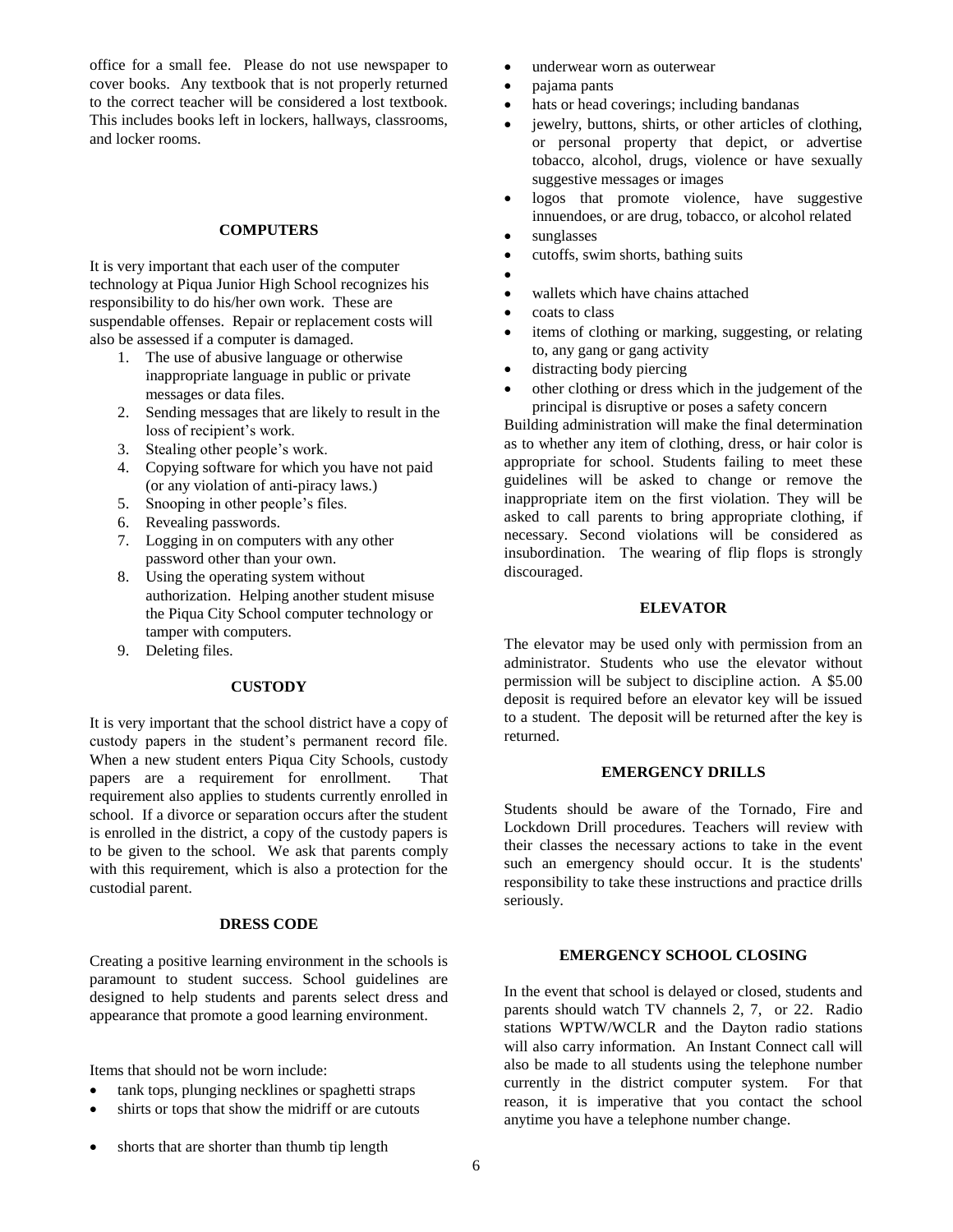#### **FEES**

The fees for junior high students for the 2021-2022 school year are \$20.00. Installment payments for the payment of student fees can be arranged by contacting the principal.

Students who have not paid their fees or made arrangements to pay through installments will have grade cards withheld at the end of the grading periods.

Fees that remain unpaid at the close of the school year will result in the student's schedule being held the next school year.

#### **FOOD PRICES**

The Ohio Department of Education received approval to offer free breakfast and lunch to ALL students attending schools on the national school lunch program through the entire 2021-2022 school year.

Parents can still put money on their child's lunch account if you wish for them to have the ability to purchase extras during lunch. Parents may also deposit money directly into their student's account by sending a check or money order payable to: Piqua City Schools, Food Service Supervisor, at the district board office, or Robbie Rouse at the junior high. **Please write the student's name on the check or money order.**

Questions regarding this service should be directed to Food Service Supervisor at 773-4321.

#### **GANG RELATED ACTIVITIES**

Any type of gang related activity will not be permitted at school or at any school related activity. This includes, but is not restricted to, the wearing of colors, jewelry, handkerchiefs, or insignia, which are evidence of membership or affiliation in any gang.

Any type of gang communication is not permitted. This includes both verbal and non-verbal communication.

Non-verbal communication includes, but is not restricted to, handsigns, symbols, handshakes, drawings, or gestures.

Students who fail to comply with these guidelines will be warned, asked to remove the objectionable item, if appropriate, and/or parents will be notified. Second violations will be considered as insubordination.

#### **GRADES - EVALUATION**

Most classes are graded with letter grades A-F. Teachers will explain their grading systems to each class. Students will be graded according to the following scale adopted by the Piqua Board of Education.

> $90-100 = A$  $80-89 = B$  $70-79 = C$  $60-69 = D$

Progress reports will be distributed at approximately the middle of the grading period. Grade cards will be distributed at the end of each grading period. Students who have an incomplete grade at the end of the grading period will have two (2) weeks to complete the work. After that time, the grade will become a F. Consideration will be given for extenuating circumstances. The building principal should be contacted if such circumstances exist.

Final exams may be given in all subject areas.

#### **GIFTS/FLOWERS**

Students are not permitted to deliver, or have delivered, any gifts/flowers during the school day or at school activities. Students who violate this policy may be subject to disciplinary action. Students are not to bring in food and drinks for birthday celebrations.

#### **GUIDANCE**

The guidance counselor is available to advise students on school and personal matters. The counselor will also help students plan their educational futures with a Career Plan and their schedules. Students who need to see the counselor should get a pass before school or between classes from the guidance secretary.

#### **HAZING**

Students will not be subject to hazing or harassment. No club or organization will require or allow hazing as a prerequisite for membership.

Students who engage in such activities are subject to consequences under the Student Discipline Code. Engaging in such activities is in violation of the Ohio Revised Code.

Any student who believes they have been the victim of hazing or harassment should report that situation to one of the building principals or counselors immediately.

#### **I.D. CARDS**

The school will furnish the first student I.D. card at no cost and therefore the cards are considered the property of the school and should not be destroyed or defaced. If lost, destroyed or defaced students will be required to purchase a new I.D. card each time at a cost of \$2.00.

The card is used to checkout library materials, for Internet access, and as a student I.D.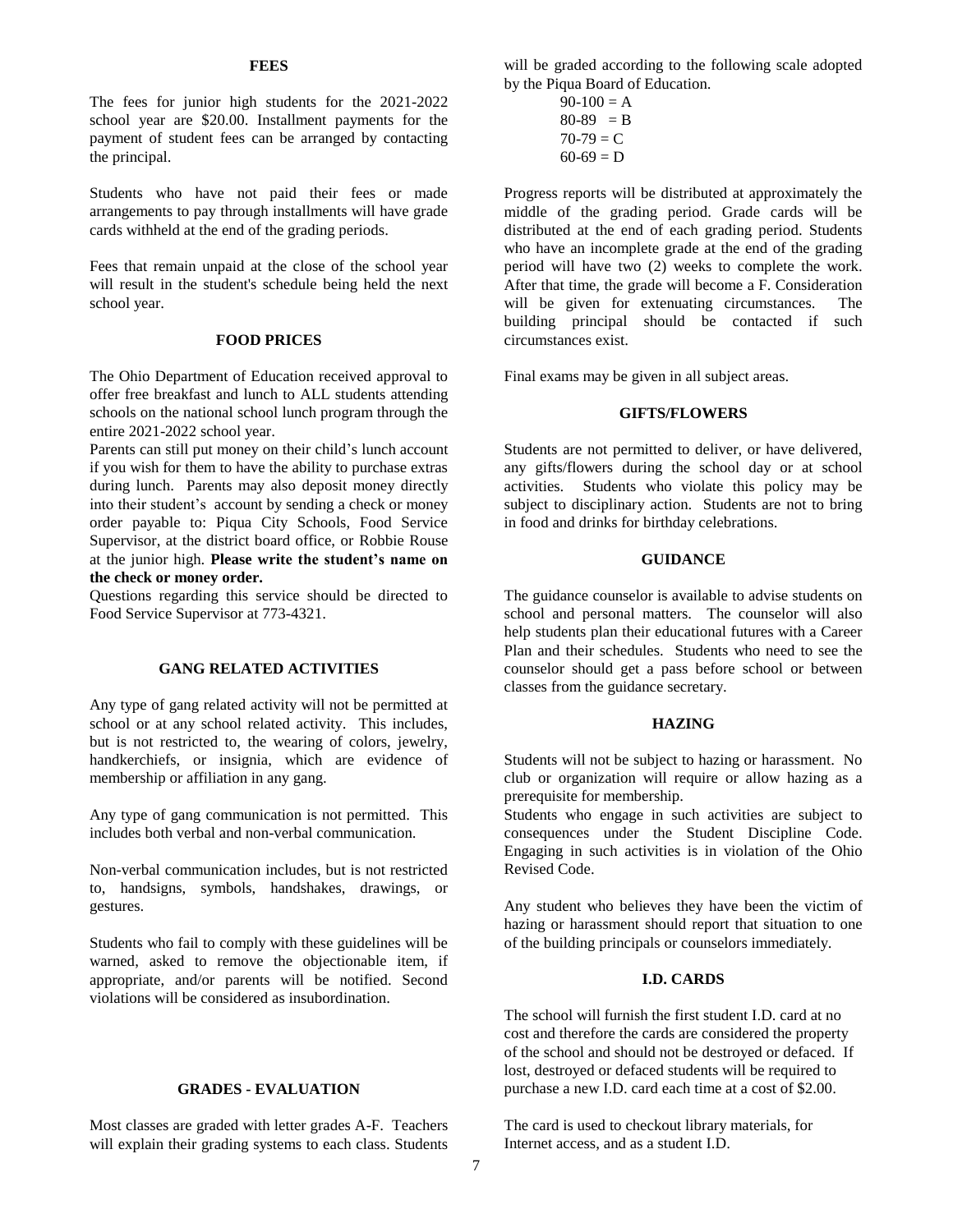#### **ILLNESS/INJURY**

In the event that a student becomes ill at school, s/he should first request permission of the teacher to go to the office. The office will determine if someone should be called to take a student home. Only persons listed on a student's emergency contact list will be called.

Our building has a nurse on call all day every day and present in the building half of most days. Every effort will be made for students to see the nurse for illness or injuries. When the nurse is not available, the office staff and administration will use their judgement based on the training given to them by our nurse if a student should be sent home from school.

As a general rule, students are sent home from school for fevers (temp at 100.0 or higher), vomiting, diarrhea, exposure or symptoms of communicable disease, exposure to blood-borne pathogens, or injuring requiring supervision or further medical attention.

Students are not permitted to use their personal cell phones to make calls or send texts to parents or other people outside of the school to pick them up for any reason. If the nurse or office staff feels it is necessary for a student to be picked up, they will call from the school and have the student wait to be signed out in the main office. If the nurse or office staff feels a student may return to class, the student should return to class at that time and return to the office if their condition changes.

In the event that a student used their personal phone to call a parent or other person outside the school to sign them out, this will be counted as an unexcused absence.

#### **IMMUNIZATIONS**

Students must be current with all immunizations required by law, including but not limited to poliomyelitis, measles, diphtheria, rubella, pertussis, tetanus, and mumps, or have an authorized exemption from State immunization requirements. Kindergarten students must be immunized against Hepatitis B and chicken pox. For the safety of all students, the school principal my remove a student from school or establish a deadline for meeting State requirements if a student does not have the necessary immunization or authorized exemption. In the event of a chicken pox epidemic, the Superintendent may temporarily deny admission to a student otherwise exempted from the chicken pox immunization requirement. Any questions about immunizations or exemptions should be directed to Keri Scott at 937-778- 2995.

#### **LIBRARY**

Students may use the library in the morning before school or during study hall. Library rules are posted and must be followed by all students. Failure to follow the rules or having overdue materials may result in loss of privileges.

Students will have access to computers in the library with permission from the librarian. Students need a signed Parent Internet Permission Form on file for internet use.

#### **LOCKERS**

Each student will have the option of requesting locker. However, no locks will be used. Students are not to share lockers with anyone else.

Lockers are the property of the Piqua Board of Education and are subject to search which may include the use of drug sniffing dogs.

#### **LOST AND FOUND**

Lost and found items will be taken to a storage area. Students who have lost items should check there to see if anyone has recovered them. Valuables, such as watches, rings, or glasses should be taken to the office and claimed there.

#### **LUNCH ROOM PROCEDURES**

Breakfast is served each morning for all students who choose to participate. There is no cost for breakfast this year. Breakfast is served from 7:00 to 7:20 am. The junior high lunch period is closed; students may not leave the building to eat lunch. When students report to lunch, they may eat a Type-A lunch, bring lunch from home, or buy items a la carte.

Students who choose not to eat may not stand in lunch line but must sit down at a table in the commons. Cashiers can take defaced I.D. cards and turn in to principal. This may result in a student being required to purchase a new I.D. card.

#### **MEDICATION**

Whenever possible, medication should be administered at home by parents or guardians. If this is not possible, medication will be administered at school under these conditions:

1. Medication is to be delivered to the office.

2. Medications are to be in the original packaging.

3. The school nurse or her designee will dispense all medications. (One of the building secretaries)

4. A form signed by the prescribing doctor **must** accompany all medications. This includes both prescription and non-prescription medications. The form must include the student's name and address, when and how medication is to be given, and any side effects that could arise.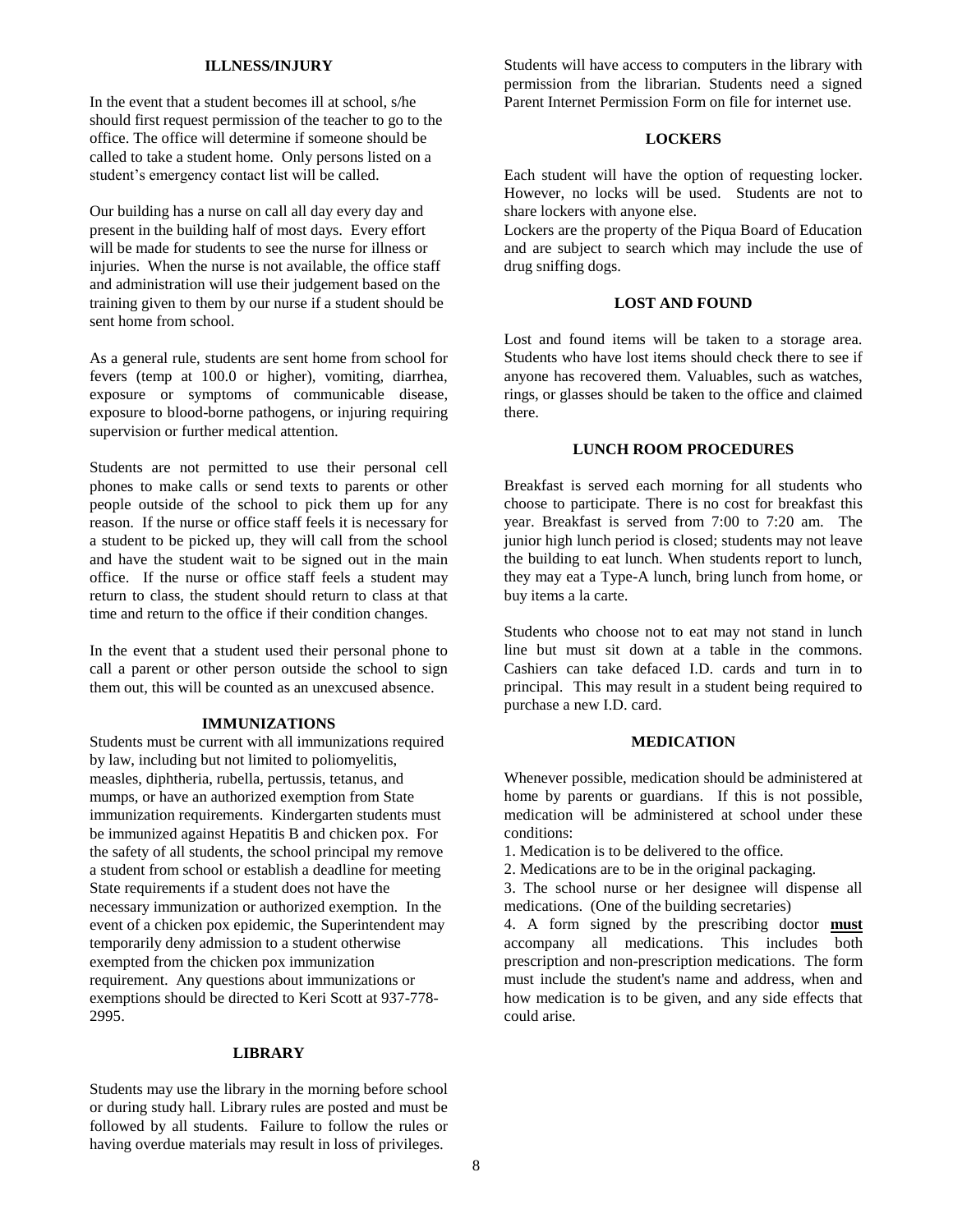#### **MEMO OF DRUG-FREE SCHOOLS**

In accordance with Federal Law, the Board of Education prohibits the use; possession, concealment, or distribution of drugs by students on school grounds, in school or school-approved vehicles, or at any school related event. Drugs include any alcoholic beverage, anabolic steroid, dangerous controlled substance or substance that could be considered a "look-a-like" controlled substance. Compliance with this policy is mandatory for all students. Any student who violates this policy will be subject to disciplinary action as specified in the student handbook.

## **NON-DISCRIMINATION STATEMENT**

Pursuant to, and in compliance with, the following pieces of legislation: HEW 441 (Title VI of the Civil Rights Act of 1964), HEW 639 (Title IX of the Education Amendments of 1972), HEW 641 (Section 504 of the Rehabilitation Act of 1972), the Piqua Board of Education has adopted the following policy:

**"The policies of the Piqua Board of Education in regard to educational programs and employment practices do not discriminate on the basis of sex, ethnic background, religion, age, creed, and such policies are within the established guidelines of all Federal Acts, including Title IX of the Educational Amendments of 1972.** 

Notice is hereby given to all employees and students that grievance procedures are available to those individuals who feel their basic rights have been abridged or denied. The specific procedures are available in the office of the principal in each of the district's instructional buildings and in the office of the Superintendent of the Piqua City Schools."

Address all concerns to:

Mr. Anthony Lyons Asst. Supt. of Schools Piqua City Schools 719 E. Ash St. Piqua, OH 45356

#### **PAY TO PARTICIPATE**

In an effort to reduce the cost to the General Fund of operating co-curricular and extra-curricular activities, the Piqua Board of Education had implemented a pay to participate policy several years ago.

However, the Piqua City Schools is waiving all district 'Pay to Play' participation fees for the 2021-2022 school year. This includes all district athletics and music program participation fees. Additional program fees may still apply and will be shared by the coach/advisor when the season begins. Our goal is to reduce the cost of participation fees so students may have more opportunities to join extracurricular activities as we open

the school year after so much disruption from the pandemic. We will reassess our ability to do this yearly and communicate to parents accordingly.

## **PHYSICAL EDUCATION EXCLUSION**

All seventh grade students are expected to participate in physical education classes. Students will be excluded only by a signed physician's statement that notes specific dates of exclusion.

#### **PUBLIC DISPLAY OF AFFECTION**

Students are not to make public displays of affection in school or at school functions. Students will be warned, and/or parents will be notified. If such behaviors continue, a discipline referral may be written and sent to the office.

#### **STUDENT ORGANIZATIONS**

Students may participate in a variety of activities during the year. Extracurricular organizations include: Drama Club, Science Olympiad, Builders Club, and Student Leadership. Some activities such as volleyball, wrestling, basketball, and cheerleading, may involve trying out and earning a spot on a team.

#### **SURVEILLANCE EQUIPMENT**

Surveillance cameras may be used both inside and outside of buildings to assist in the security of students, staff and property.

#### **TOBACCO**

No student is permitted to smoke, possess, or use tobacco products/paraphernalia at any time on school premises or at school-sponsored events. Smoking is not permitted in school buildings or anywhere on school property. This includes e-vapes, juuls, and e-cigarettes. Charges could be filed with the Miami County Court.

#### **TECHNOLOGY**

All students/parents will be held accountable for any unnecessary abuse to school technology. Parents will be billed for the cost to make any repairs to damaged school property.

#### **TELEPHONES**

Office phones are not for student use unless they have been granted permission by a staff member.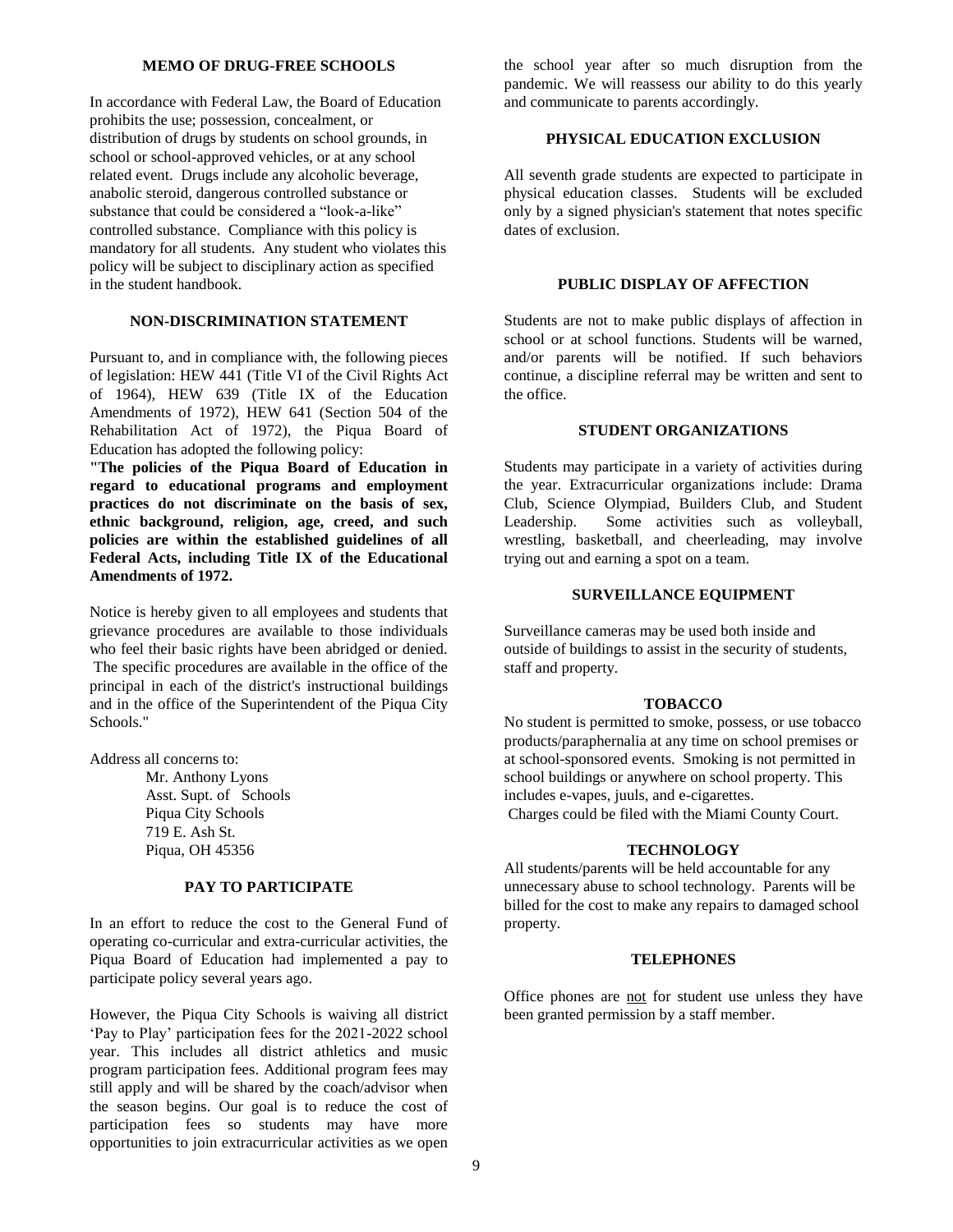#### **TRANSPORTATION**

Students are not to leave school grounds for any reason after arriving at school unless given permission by one of the principals.

Junior High students are not to go to the High School without permission from one of the principals.

The Board of Education policy is that students are under the Student Discipline Code from the time they arrive at the bus stop in the morning until they leave the bus stop in the afternoon.

A student may be suspended from school bus/vehicle riding privileges for all or part of a school year for any violation of established regulations for bus conduct and/or for conduct occurring on the bus/vehicle in violation of the Student Code of Conduct/Student Discipline Code.

#### **VISITORS**

All visitors, including former students, must first stop and register in the main office and obtain a visitor's pass. Failure to leave if requested may result in a trespassing complaint being filed with the Piqua Police Department.

#### **WITHDRAWAL PROCEDURES**

Custodial parents are requested to notify the school in person, in writing, or by phone at least one day in advance of when they are withdrawing their child from PJHS.

### **STUDENT CONDUCT CODE**

Discipline is the positive direction of behavior toward established standards of conduct, fully understood and based upon reason, judgement and the rights of others. Ideal discipline is self-directed and self-controlled. The school, community and parents share the responsibility for helping students develop self-discipline.

Discipline is necessary to assure an orderly environment in which each person may live in harmony with others and learn to his/her full capabilities. When self-control falters and self-discipline fails, disciplinary forces outside the individual must be imposed to protect the right of other students to an education.

Discipline is best maintained by a balance between valid regulations and due process provisions. A school atmosphere must present a friendly, but business-like atmosphere among students, teachers, and administrators. There are times, however, when certain circumstances dictate that policies regarding suspension, emergency removal, and expulsion be implemented, but only when students in question have knowledge of the regulations and access to due process guidelines.

#### **RESPONSIBILITY**

The building principal, classroom teacher and all other building and district personnel are responsible for administering these guidelines to assure student safety and discipline in the building, on field trips, at extracurricular activities, and on the way to and from school.

Classified employees are responsible to the administrators for supporting the discipline code by referring problems that develop to administrators. In an administrator's absence, referral will be made to a professional staff member.

School buses are extensions of the school building. Discipline problems on school buses shall be referred to the administrator of the building that the student attends.

The staff will work with parents and the community to maintain student safety and discipline. Where misbehavior exists, the appropriate administrative action will be taken.

#### **DETENTION**

Detention may be issued for violation of school or classroom rules. Failure to serve an assigned detention will be considered insubordination and result in further discipline referrals and disciplinary actions.

#### **BUS POLICY**

Appropriate student conduct is vital to maintain a safe atmosphere on our buses. Students that violate transportation policies and practices could have their bus riding privileges revoked if they are unable to conduct themselves appropriately. The following are general consequences/guidelines for student bus referrals: 1 st offense: A parent is notified that their child has received a bus referral 2<sup>nd</sup> offense: Tuesday School is assigned 3<sup>rd</sup> offense: 3 day bus suspension 4<sup>th</sup> offense: 5 day bus suspension 5<sup>th</sup> offense: 10 day bus suspension with the potential of losing their bus riding privilege for the remainder of the year.

Requests in writing or by phone for non-regular bus service (bus pass) for students needing to go home with another student who is normally bused should ONLY be made if no other form of transportation can be obtained.

Requests for bus passes will be denied for nonemergency bus service fore; play dates, parties, staying overnight with friends, hanging out, etc. These events should be dealt with in advance and students will need to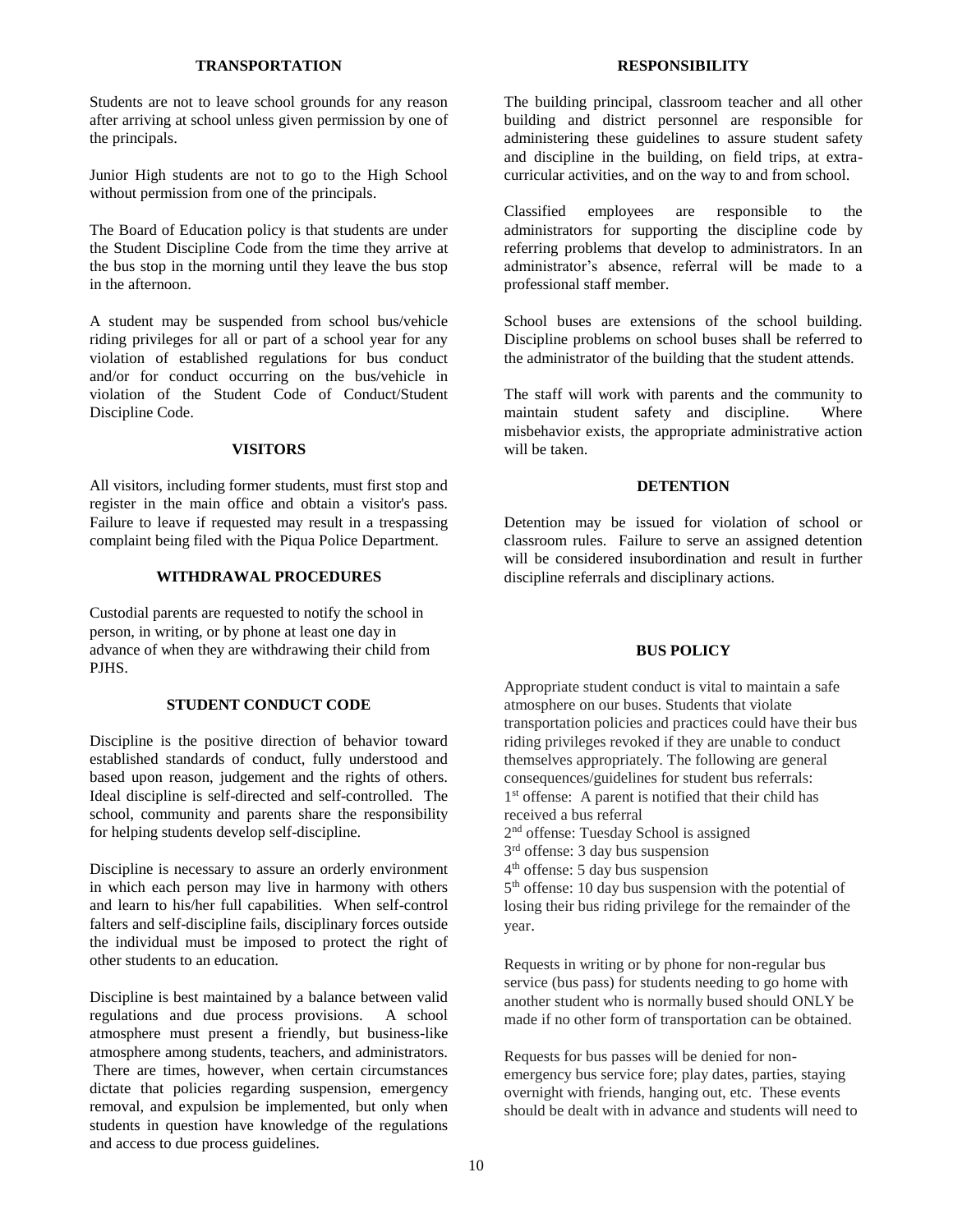use their regular daily bus service with parents providing transportation later in the day.

When a bus pass in necessary, such requests are to be made directly to the building principal, his/her assistant, or building secretary and must be signed by the parent or legal guardian. If riding the bus with another student, we require a signed note from both students' parents. You must have the bus number and the location of the closest established bus stop where the student will be dropped off. Approval is subject to available seating and at the school's discretion. All bus notes, MUST be brought to the main office before lunch.

Bus pick-up at a board approved stop will be permitted providing the student has a note to give to the bus driver with the date and the note has been signed by the parent or legal guardian.

Requests by phone for a transportation change for nonregular bus service (daily bus pass) will ONLY be considered in emergency situations and will be at the school's discretion and is subject to available seating.

#### **DISCIPLINARY ACTIONS/DEFINITIONS**

Teachers and administrators may take the following actions when students choose to violate rules and policies of the building:

**Detention:** A student will serve detention at the direction of the teacher or principal. Failure to serve detention will be dealt with as insubordination and result in further disciplinary referrals and disciplinary actions.

**Disciplinary Removal:** An action less severe than suspension, expulsion or emergency removal and defined as the denial to a student of permission to attend the classes in which s/he is enrolled, or to participate in an extracurricular activity which the student has been involved.

**Emergency Removal:** The denial of permission to attend school and to take part in any school function to a student whose continuing presence poses a continuing danger to persons or property or an on-going threat of disrupting the academic process taking place either within a classroom or elsewhere on the school premises, for a period not exceeding seventy-two (72) hours.

**Suspension:** The building principal or the superintendent may suspend a student for up to ten (10) consecutive school days.

The student may request a hearing with the principal before such suspension. The student will have the right to present evidence and supply the names of witnesses in his/her behalf. These witnesses may be interviewed as a group in the presence of the student or not, at the discretion of the administrator conducting the hearing. The hearing may take place immediately upon the receipt of the written notice of the intent to suspend.

Every effort will be made to contact the parent personally via telephone prior to sending the written notice within twenty-four hours. The written notice shall contain the reason for the suspension, the length of the suspension and information concerning the right of the student or the parent to appeal the suspension to the assistant superintendent. The student has the right to be represented at the appeal hearing.

Thereafter, if an additional appeal is desired, this action must be requested by the parent to the Board of Education's designee, the Superintendent of schools. The due process for suspension is completed at this point.

**Expulsion:** The building principal may suspend a student for ten (10) days and recommend that the superintendent expel the student for additional school days.

The Superintendent must give written notice of intention to expel with reasons for such expulsion prior to the expiration of the suspension.

The student and parent, or a representative, upon request will have the opportunity to appear before the superintendent to challenge the recommendation.

Upon request for a hearing, a written notice will be sent stating the time and place for a hearing before the superintendent. Such hearing shall not be earlier than three (3) days nor later than five (5) days after the notice is given. The administration can not compel a hearing in the event the pupil and parent chooses not to request such a hearing.

The superintendent may grant an extension of time for a hearing; if granted, all parties must be notified of the new time, date and place.

After the hearing, the superintendent may or may not order expulsion. If expulsion is ordered, the superintendent within twenty-four (24) hours shall give written notice of the decision to the Board of Education or its designee. Such notice shall indicate that the pupil has a right to be granted a hearing and be represented. The notice shall include the right to request an appeal in executive session. However, the Board may only take action at a public meeting.

The request for appeal must be within seven (7) days of the receipt of the notice of expulsion.

#### **TUESDAY SCHOOL**

Students will be assigned by building administrators to Tuesday School for discipline referrals which require more than detention but are not severe enough to warrant suspension. Tuesday School will be served from 2:30pm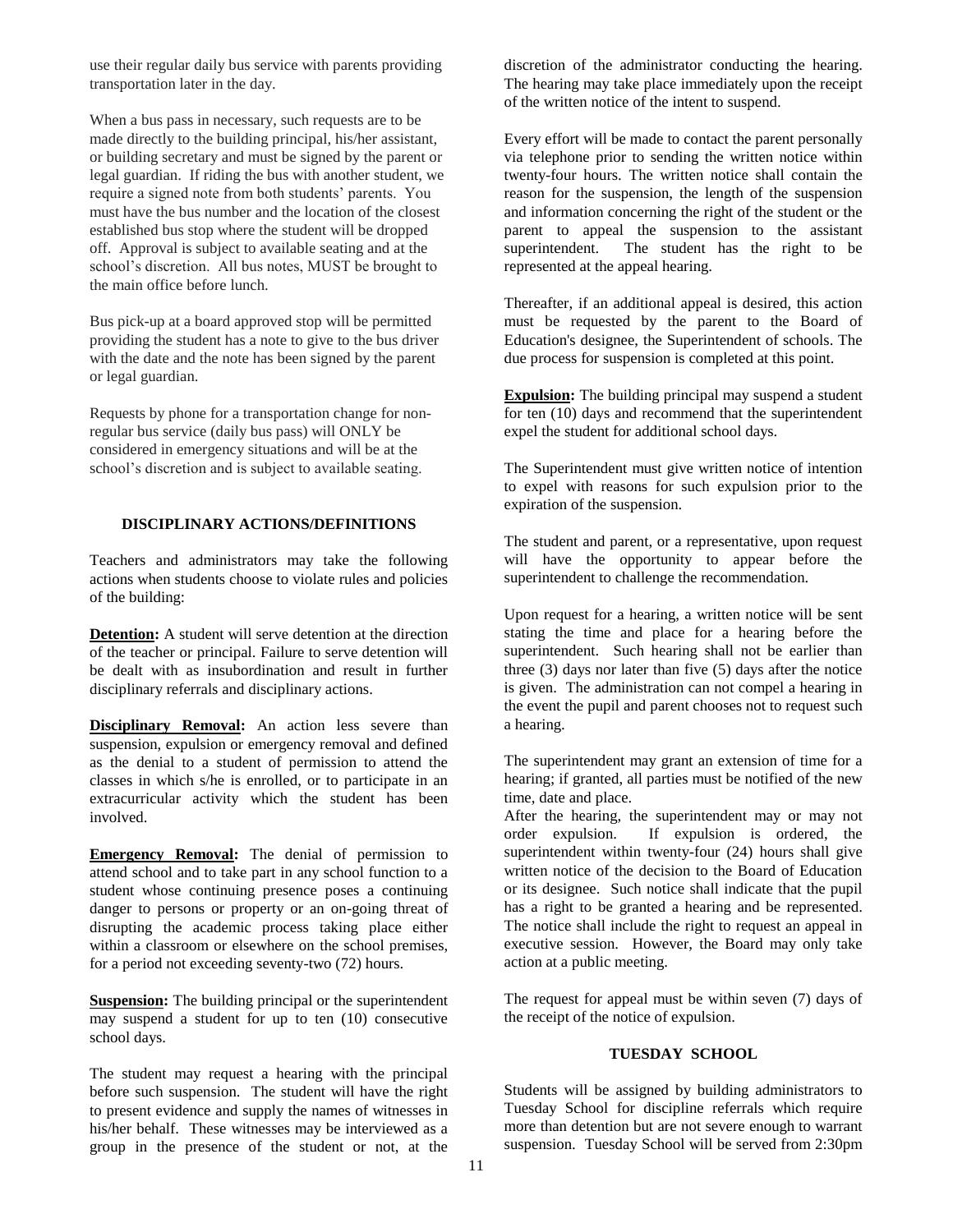to 4:30pm. Students will bring homework or suitable reading materials with them to the session. Failure to serve an assigned Tuesday School session will result in further disciplinary actions.

All school rules apply during Tuesday School. Misbehavior during Tuesday School will result in the parent being called to pick-up the student and further disciplinary actions.

## **STUDENT CONDUCT CODE**

#### **BOARD POLICY 5500**

**.01 Truancy** – Unexcused absence of any kind from school, including skipping, extended school or teacher detention, leaving bldg. w/out permission

**.02 Behavioral problems** – Disruption, interference with learning environment, profanity, obscene gestures, degrading comments, actions or drawings, insubordination, disrespect, horseplay, verbal abuse, slamming books, throwing objects, excessive time-outs

**.03 Fighting/Violence** – Threats, verbal abuse, abusive behavior, harassment, sexual harassment, and bullying.

**.04 Vandalism** – Damaging or attempting to damage, computer hacking, computer misuse, Internet misuse, abuse of copy privilege, misuse of school property

**.05 Theft** – Stealing or attempting to steal, possession of stolen property

**.06 Use/possession of gun** – Using or possessing any kind of firearm or look-alike or replica of a firearm/any mechanism capable of propelling a projectile

**.07 Use/possession of weapon other than a gun or explosive** – Using or possessing any kind of weapon other than a firearm or explosive such as a knife, razor, club, chain, etc., used to inflict harm on another person or to intimidate any person

**.08 Use/possession of gas/any explosive, lighter, incendiary or poison gas** – Including stink bombs, smoke bombs, pepper spray, mace, and possession of lighters

**.09 Use/possession of tobacco** – Using or possessing any substance containing tobacco including smokeless, vapes, e-cigs and similar devices, and smoking paraphernalia.

**.10 Use/possession of alcohol** – Using or possessing any substance containing alcohol/being under the influence of alcohol

**.11 Use/possession of other drugs** – Using or possessing drugs other than alcohol or prescription medication that has been administered in accordance with the district policies/or being under the influence of a non-prescribed drug/possession of drug paraphernalia or look-alike drugs

## **.12 Sale/distribution of weapon**

## **.13 Sale/distribution of alcohol/drugs**

**.14 False alarm, arson, starting fire** – Including fake 911 calls and bomb threats

**.15 Other** – Including, but not limited to: loitering, gambling, forgery, falsifying information, extortion, distribution or possession of pornography, harassment, sexual harassment, cheating, lying, inducing panic, certain acts of insubordination

**.16 Hearing Officer Removal – likely injury** – Student with disabilities **ONLY**/this would occur only as part of a due process hearing

#### **DISCIPLINARY ACTIONS E.10.22**

\*Administrative discretion may be used to assign appropriate disciplinary action.

**.01, .02, .03** – Appropriate consequences range from detention to suspension to involvement with Juvenile Court, Alternative Educational Placement, Tuesday School, I.S.S., or Expulsion

**.04, .05** – Appropriate consequences include suspension, restitution, possible involvement with Juvenile Court, Alternative Educational Placement, Tuesday School, I.S.S., or Expulsion

**.06** – Suspension, involvement with Juvenile Court, law enforcement, or Expulsion

**.07, .08** – Suspension, involvement with Juvenile Court, law enforcement, or possible expulsion

 $.09, .10, .11$  – Suspension and tobacco diversion –  $1<sup>st</sup>$ offense

Suspension/recommendation for expulsion – subsequent offenses

**.12, .13, .14** – Suspension/recommendation for expulsion **.15** – Appropriate consequences range from detention to suspension to involvement with Juvenile Court,

Alternative Education Placement, Saturday School, I.S.S., or Expulsion

## **EXPLANATIONS AND DEFINITIONS**

ABUSIVE BEHAVIOR - Students shall not hit, kick, grab or in any other way violate the person of another student.

ALCOHOL - A student shall not use, transmit, possess, conceal, or be under the influence of any alcoholic beverage.

CHEATING - Honesty is important at school. We expect it from students at all times. Therefore, anyone cheating on any assignment, quiz, or test will receive an F for that task. A letter will also be sent home informing the parents. If a student cheats a second time, he/she will receive an F for the subject for the grading period and a discipline referral will be written and sent to the office.

DISRUPTION - A student shall not cause or attempt to cause a disruption in any lawful mission or function of the school, classroom, or the peaceful climate of the school by the use of noise, coercion, threat, fear, rumor, intimidation, passive resistance, demonstration, harassment, force, or violence; nor shall s/he urge another student to engage in such conduct.

FIGHTING - Students are not to use force, threats, or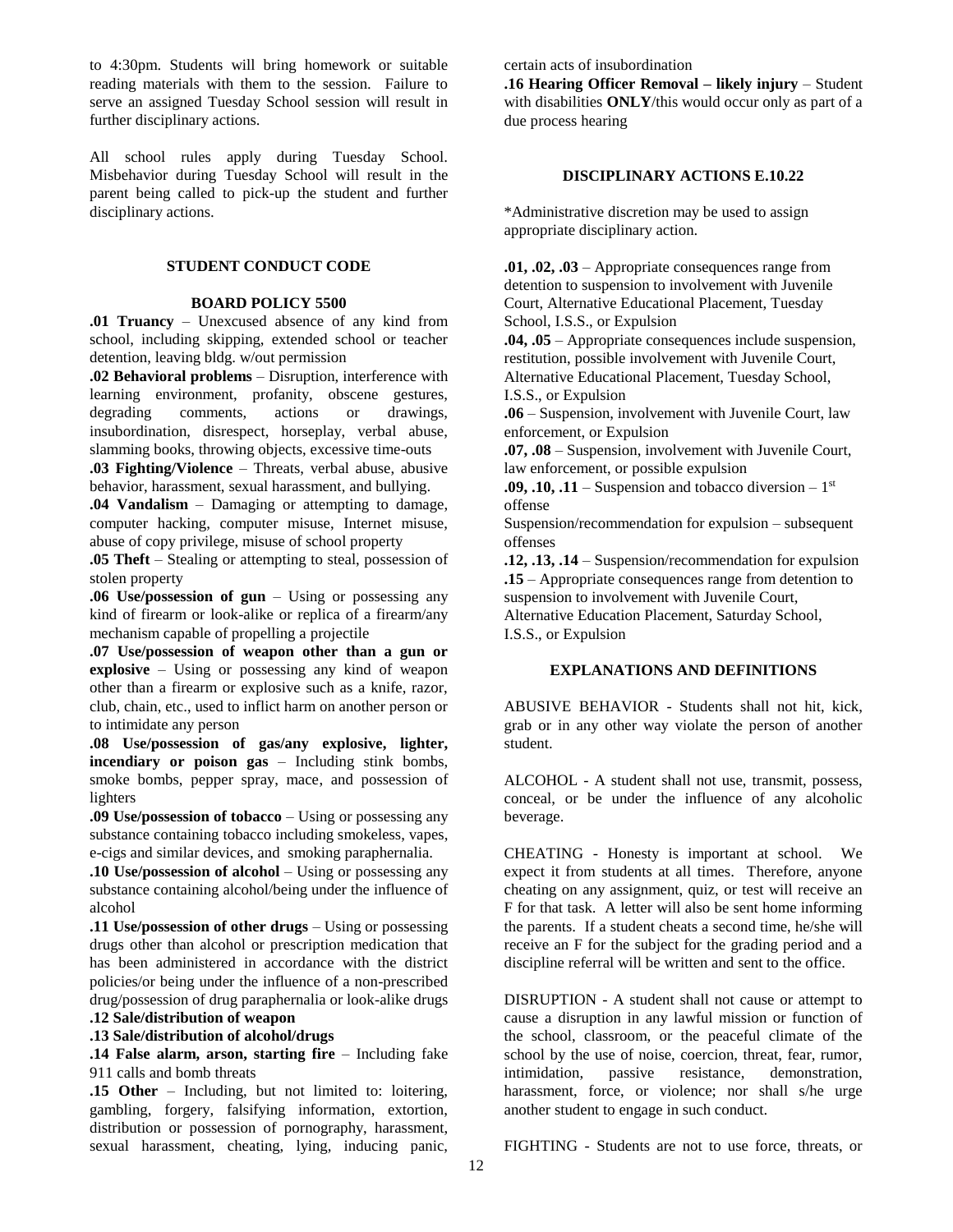physical violence to intimidate, show their dislike for, or gain favors from other students. Further, students shall not agitate or provoke disagreements or fights between other persons or directly with other persons. If it can be clearly established that a person was acting in selfdefense and had no part in agitating or provoking the fight by previous verbal comment or actions, that person will receive a lesser or no penalty, depending upon the circumstances.

FIREARMS - Any weapon capable of discharging a projectile by any means including, but not limited to, explosives, gas or air will be considered a firearm.

FIREWORKS - A student shall not use, threaten to use, be in possession of, conceal, transmit, buy, or sell fireworks.

FORGERY - A student shall not, in writing, use the name of another person or falsify times, dates, grades, addresses, or other data on school forms or correspondence directed to or from the school.

GANG - A group of individuals who share a unique name and identifiable marks or symbols, claim a territory or turf, associate on a regular basis, violate school rules and engage in criminal or antisocial behavior.

HARASSMENT/BULLYING – Slurs or other verbal or physical conduct, relating to an individual's race, color, national origin, age, or sex, when such conduct has the purpose or the effect of creating an intimidating or hostile environment or adversely impacting the student.

HORSEPLAY - Immature acts, mischief or lack of selfcontrol which may result in self-injury, injury to others, or damage to property is not condoned. Some examples of horseplay are: pushing, shoving, tripping, excessive teasing, throwing objects, chasing one another, and stacking lockers.

INSUBORDINATION - Students are expected to demonstrate a positive attitude in carrying out reasonable rules or directions given by school personnel. Any student who fails to comply with the reasonable request of school personnel or demonstrates a defiant attitude toward staff may be found insubordinate.

LOITERING - When a student leaves a classroom or a study hall, the teacher shall provide a pass to a designated area. Students found in the hallways, restrooms or on school grounds without a pass will be escorted to the principal's office by any school employee.

LYING - Falsely reporting incidents, making false accusation, or giving false testimony to school personnel is forbidden.

NARCOTICS OR OTHER CONTROLLED SUBSTANCES- A student shall not use, possess, conceal, buy, sell, transmit, or be under the influence of any controlled narcotic drug, including any counterfeit or look-alike substances.

PERSISTENT MINOR DISTURBANCES - Any act which affects the climate of the school or instruction, and which the student has been given verbal warning to correct, may result in disciplinary action.

PLAGIARISM - A student shall not pass off ideas or words from any other source as his/her own.

PROFANITY - A student shall not use any language, either written, or verbal, directed toward school personnel or students which may be considered profane, indecent, obscene, vile, or abusive. This shall include use of obscene gestures, pictures, signs, or publications.

REPEATED VIOLATIONS - A student shall not repeatedly violate the discipline code or fail to comply with the directions of teachers, aides, principals, or any other authorized school personnel.

SEXUAL HARASSMENT - Any activity of a sexual nature that is unwanted or unwelcome including, but not limited to, unwanted touching, patting, verbal comments of a sexual nature, sexual name calling, pressure to engage in sexual activity, repeated propositions and unwanted body contact. Sexual harassment should immediately be reported to one of the building principals or counselors.

SMOKING - Smoking is not permitted in school buildings or on any school property. Holding a lighted or unlighted cigarette will be interpreted as smoking. Students who are in possession of tobacco products outside of their containers will be punished in the same manner.

SLAM BOOKS - Students are not to create or participate in slam books. These are defined as books that are used to evaluate, criticize or harass other students or staff.

TRESPASSING - Refusing to leave school grounds at the request of district personnel who are in charge of the building or activities will be charged with trespassing.

POSSESSION OF TOBACCO PRODUCTS - Students shall not possess tobacco products on school property or while under direct supervision of school personnel.

VANDALISM - Pupils or parents shall be responsible for complete restitution for damages, including the cost of supplies, labor, and other costs incurred in making repairs that are caused by acts of vandalism. This includes all school and personal property.

VERBAL ABUSE - Students shall not talk to teachers, staff, or other students in a manner which is inappropriate. Yelling, using profanity or using inappropriate language will not be tolerated.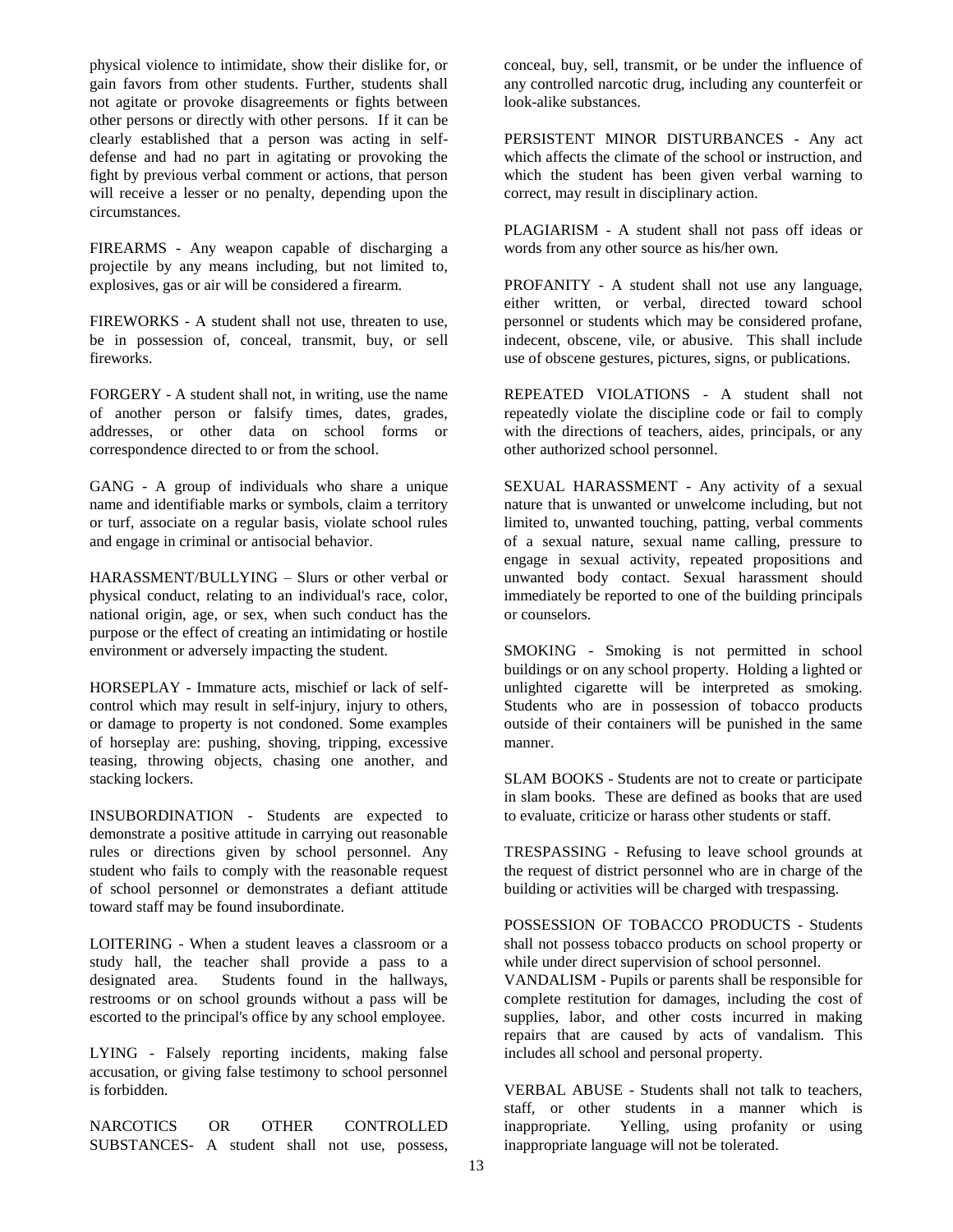#### **SHUTTLE BUS**

## **Computer Usage During Covid 19 / Remote Learning:**

Due to recent changes in education as a result of Covid 19, students may be asked to participate in at home learning. It is essential that students follow all school rules and guidelines during the at home learning process.

- 1. In the virtual environment students should not invite others to participate without the permission of the instructor.
- 2. Students must leave the virtual classroom if the instructor is not present.
- 3. Students are not to use district distribution lists or groups lists to contact, share, or communicate with other students or staff members.
- 4. During at home learning, school technology is only to be used for educational purposes.

#### **BELL SCHEDULE:**

| 1 <sup>ST</sup> Period | $7:30 - 8:19$ a.m.   |
|------------------------|----------------------|
| 2 <sup>nd</sup> Period | $8:22 - 9:07$ a.m.   |
| 3rd Period             | $9:10 - 9:55$ a.m.   |
| 4 <sup>th</sup> Period | $9:58 - 10:43$ a.m.  |
| 5 <sup>th</sup> Period | $10:46 - 11:32$ a.m. |
| $6th Period$           | $11:35 - 12:21$ p.m. |
| 7 <sup>th</sup> Period | $12:24 - 12:54$ p.m. |
| 8 <sup>th</sup> Period | $12:57 - 1:42$ p.m.  |
| 9 <sup>th</sup> Period | $1:45 - 2:31$ p.m.   |

Piqua Junior High will try to provide a shuttle bus for students in after school activities. The following are the shuttle bus stops: South & Roosevelt – Bethany Center South & Sunset Ave. – Soccer Lot Bent Tree Apts – Garbry Rd. E. Main & Staunton St. South & Wayne St. College & Wood St. South & Ford St. Sunset & Grant St. High & Marwood Park Ave. & Parkway Park & Washington Ave. Nicklin & Gill St. Broadway & Park – Das Park College & Ash St.

Wayne & High St. – Library

Spring & E. Greene St.

#### **DEMERIT SYSTEM**

#### **Accumulation of demerits**

- 3 Conference with Principal and Parents
- 6 Tuesday School
- 9 Conference with Principal and Parents
- 12 Two Tuesday Schools
- 15 –Conference with Principal and Parents
- 18 Three days in ISS
- 21 Conference with Principal and Parents
- 24 Three days of OSS
- 27 Conference with Principal and Parents
- 30 OSS and/or expulsion

#### **Demerit values**

- 1 Tardy to class
- 1 Tardy to school
- $1 \text{Gum}$
- 1 Not prepared for class
- 2 Not is assigned location
- 2 Minor disrespect to staff member
- 2 Minor disrespect to another student
- 2 Class disruption
- 3 Profanity
- 1 3 Insubordination/Failure to follow request
- $1 4$  Other